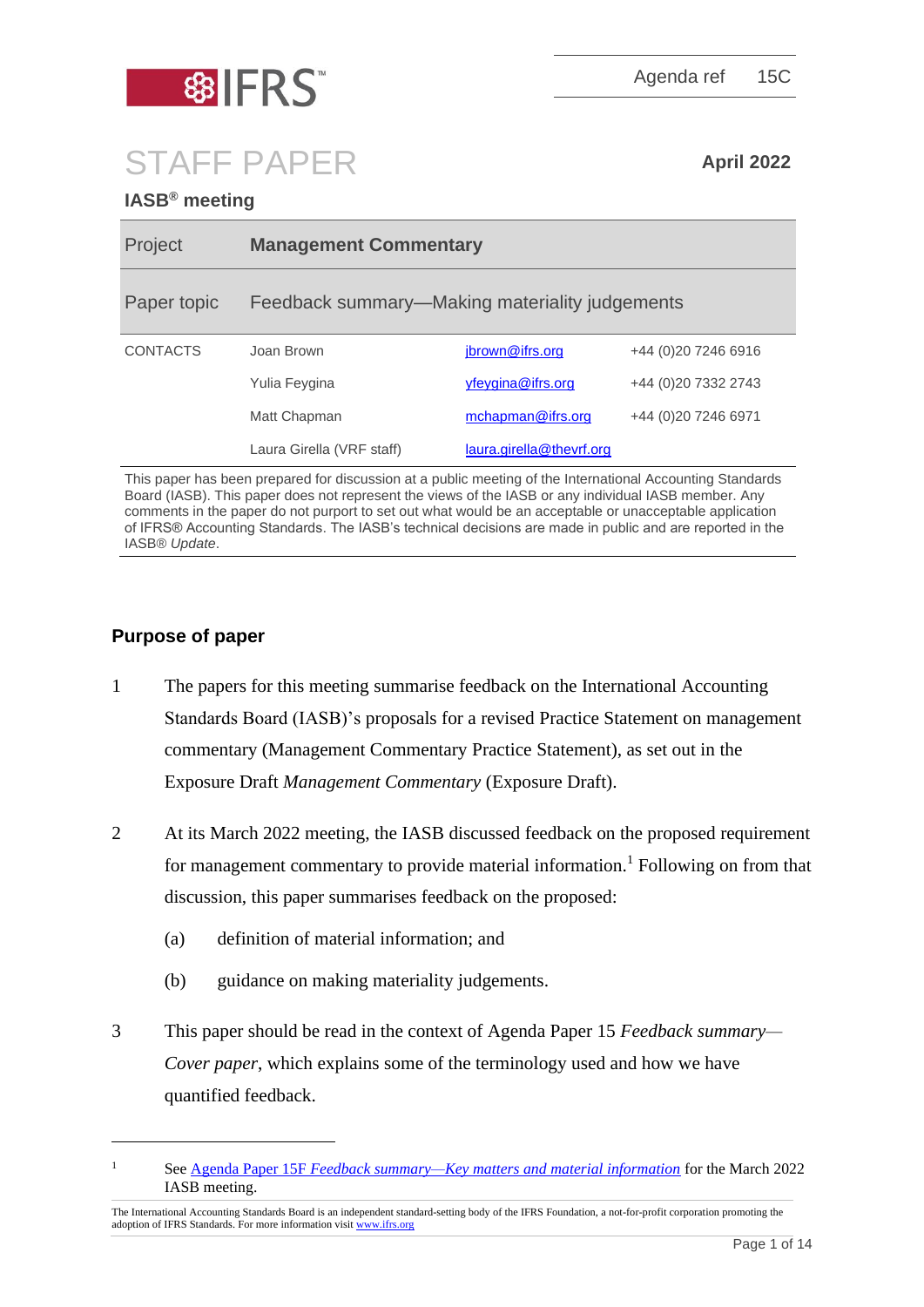4 This paper does not ask the IASB to make decisions but invites IASB members' questions and comments on the feedback.

## **Structure of paper**

- 5 This paper includes:
	- (a) a recap of the Exposure Draft proposals (paragraphs [6](#page-1-0)[–10\)](#page-2-0);
	- (b) an overview of the key messages in the feedback (paragraphs  $11-12$  $11-12$ );
	- (c) summaries of the feedback on:
		- (i) the definition of material information (paragraphs [13–](#page-4-0)[15\)](#page-4-1); and
		- (ii) guidance on making materiality judgements (paragraphs [16–](#page-5-0)[33\)](#page-12-0).

## **Exposure Draft proposals**

#### *Material information*

<span id="page-1-0"></span>6 Paragraph 3.2 of the Exposure Draft proposed to require information provided to meet the objective of management commentary to be material. That paragraph also proposed that:

> In the context of management commentary, information is material if omitting, misstating or obscuring it could reasonably be expected to influence decisions that investors and creditors make on the basis of the management commentary and of the related financial statements.

7 This investor-focused definition was based on the definition of material information in the IASB's *Conceptual Framework for Financial Reporting* (*Conceptual Framework*), tailored for management commentary.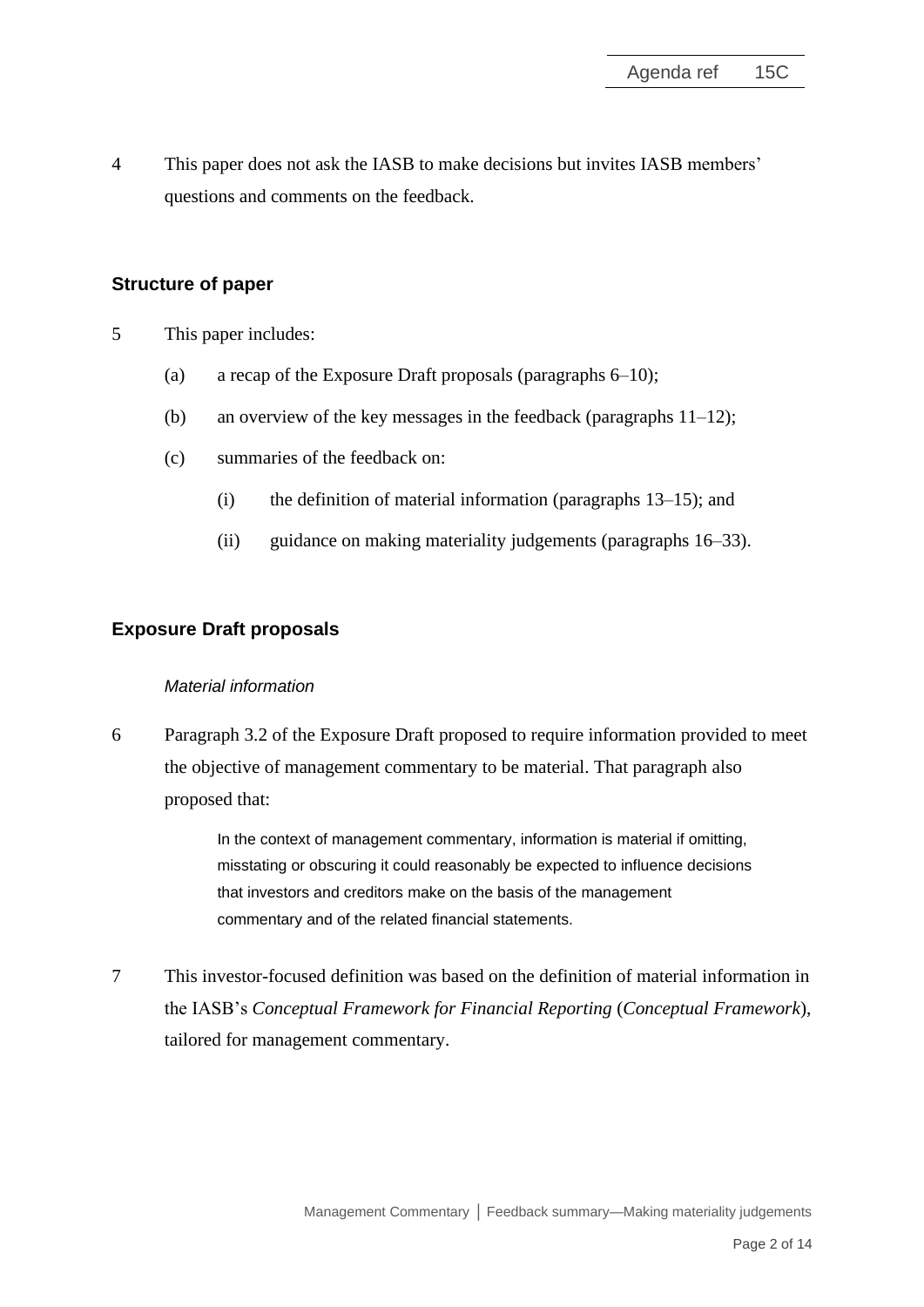#### *Making materiality judgements*

- 8 Chapter 12 of the Exposure Draft proposed guidance on making materiality judgements. The aim of the guidance was to help address shortcomings in current practice—including that management commentaries sometimes:
	- (a) fail to provide material information about matters important to the entity's prospects, or obscure such information with immaterial information about less important matters;
	- (b) contain too much generic information and not enough entity-specific information; or
	- (c) focus on short-term matters and provide insufficient discussion of matters that could affect the entity's long-term prospects—including about possible future events with uncertain outcomes.
- 9 The proposed guidance drew on guidance in the IASB's Practice Statement 2 *Making Materiality Judgements* (Materiality Practice Statement), and emphasised the entityspecific nature of material information. The Materiality Practice Statement provides guidance for preparers of *financial statements*. However, aspects of that guidance would also apply in preparing management commentary, and the Exposure Draft drew on these aspects, focusing on those that could be particularly important in preparing management commentary.
- <span id="page-2-0"></span>10 The Exposure Draft also proposed guidance on topics not covered by the Materiality Practice Statement:
	- (a) because the proposed objectives-based requirements of the Management Commentary Practice Statement do not explicitly identify the information to include in management commentary, the Exposure Draft proposed additional guidance on identifying potentially material information. Among other things, this guidance referred to: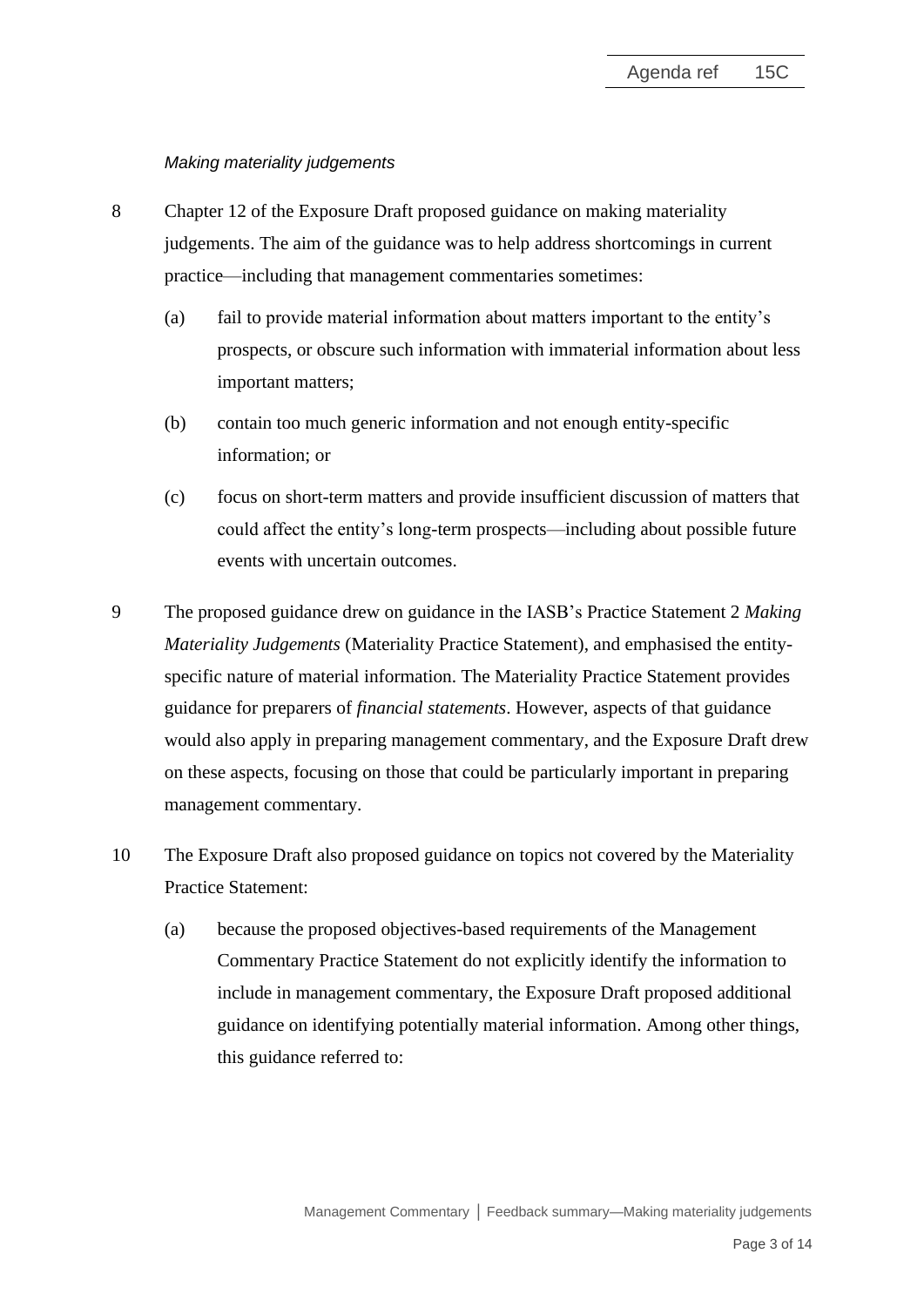- (i) information management uses for managing the business (paragraph 12.4);
- (ii) types of information that management knows entities with similar activities commonly provide to investors (paragraph 12.5); and
- (iii) narrative reporting requirements or guidelines published by other organisations, for example, an industry body or an organisation with an interest in sustainability reporting (paragraph 12.6).
- <span id="page-3-2"></span>(b) because management commentary includes information about possible future events that are not reported in the entity's financial statements and have uncertain outcomes, paragraph 12.8 proposed guidance on judging the materiality of information about such events. This guidance referred to the potential effects of an event on the entity's future cash flows (including in the long term), the full range of possible outcomes, the likelihood of each outcome, and the time value of money. The Basis for Conclusions on the Exposure Draft noted the IASB's intention to consider whether to develop a proposal to add similar guidance to the Materiality Practice Statement.

### **Key messages in feedback**

- <span id="page-3-0"></span>11 As discussed at the IASB's March 2022 meeting, some respondents commented on the proposal that the objective of management commentary, and hence the definition of material information, should focus on the information needs of investors. Most of those respondents agreed with the proposal, but some suggested that the objective should address the information needs of a broader range of stakeholders. There was little feedback on other aspects of the proposed definition of material information.
- <span id="page-3-1"></span>12 Many respondents commented on the proposed guidance on making materiality judgements. Most of those respondents expressed broad support for the guidance or questioned only specific aspects of it.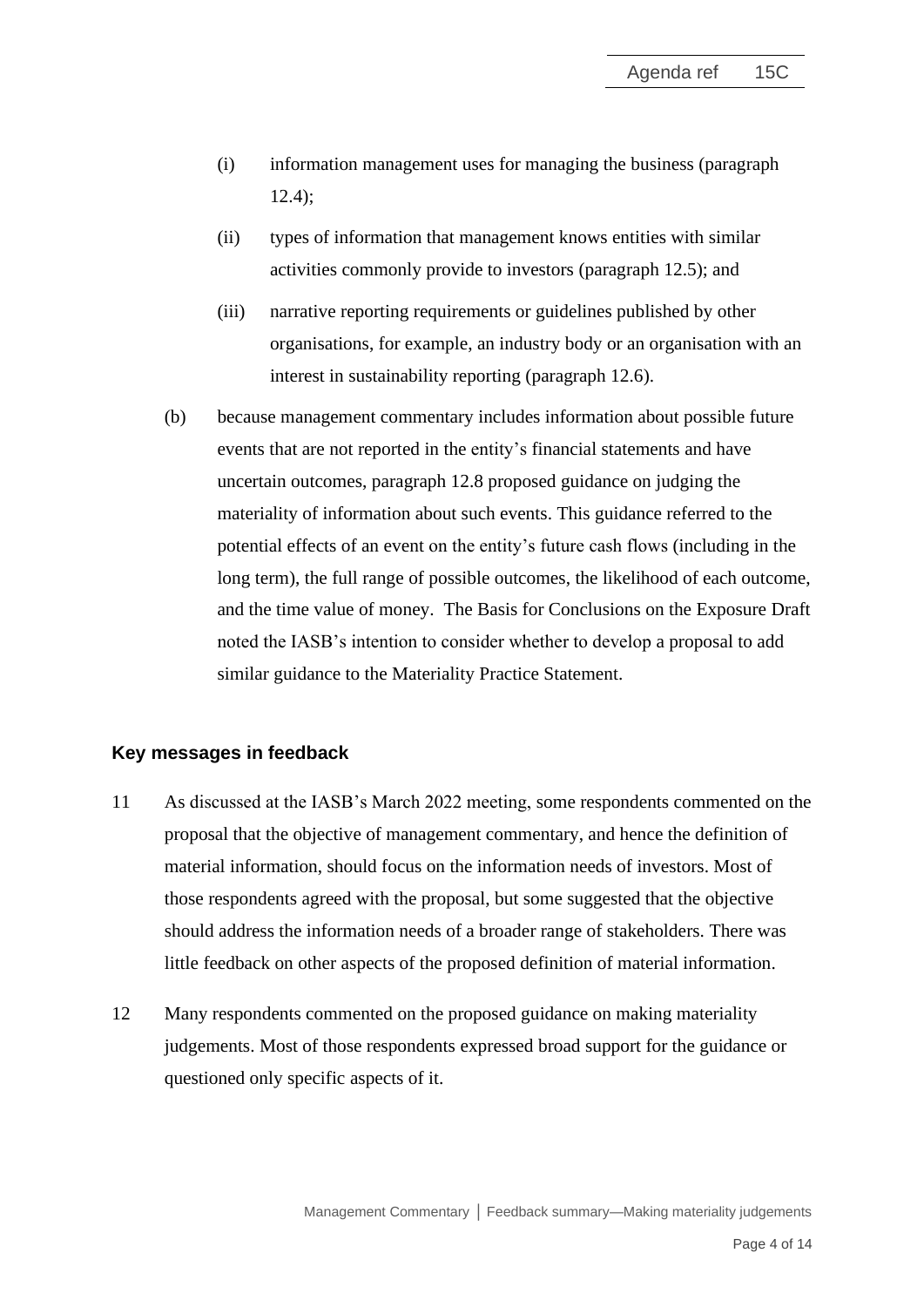## **Definition of material information**

- <span id="page-4-0"></span>13 Some respondents commented on the proposal that the objective of management commentary, and hence the definition of material information, should focus on the information needs of investors. Most of those respondents agreed with the proposal, but some suggested that the objective should address the information needs of a broader range of stakeholders. Those comments were discussed at IASB's March 2022 meeting, and are summarised in paragraphs 23–27 of [Agenda Paper 15C](https://www.ifrs.org/content/dam/ifrs/meetings/2022/march/iasb/ap15c-objective-of-management-commentary.pdf) *Feedback [summary—Objective of management commentary](https://www.ifrs.org/content/dam/ifrs/meetings/2022/march/iasb/ap15c-objective-of-management-commentary.pdf)* for that meeting.
- 14 There was little feedback on other aspects of the proposed definition of material information. A few respondents suggested changes to the wording of the definition. Suggestions included:
	- (a) wording the definition so it is identical to that in the *Conceptual Framework*, not tailored for management commentary; and
	- (b) referring only to 'management commentary', not to 'management commentary and the related financial statements':
		- (i) to clarify that management commentary should be able to stand alone; or
		- (ii) for consistency with the definition of material information in IAS 1 *Presentation of Financial Statements*. IAS 1 defines information that is material for financial statements and refers only to financial statements.
- <span id="page-4-1"></span>15 A group representing Australian preparers suggested aligning the definition of material information with the materiality test in the Australian Corporations Act 2001. That Act requires an operating and financial review (the Australian equivalent of management commentary) to contain information that investors would 'reasonably require to make an informed assessment' of an entity's operations, financial position, business strategies and prospects. The group argued that the definition proposed in the Exposure Draft is broader than the test in the Act and might require disclosure of information that is of less value to investors.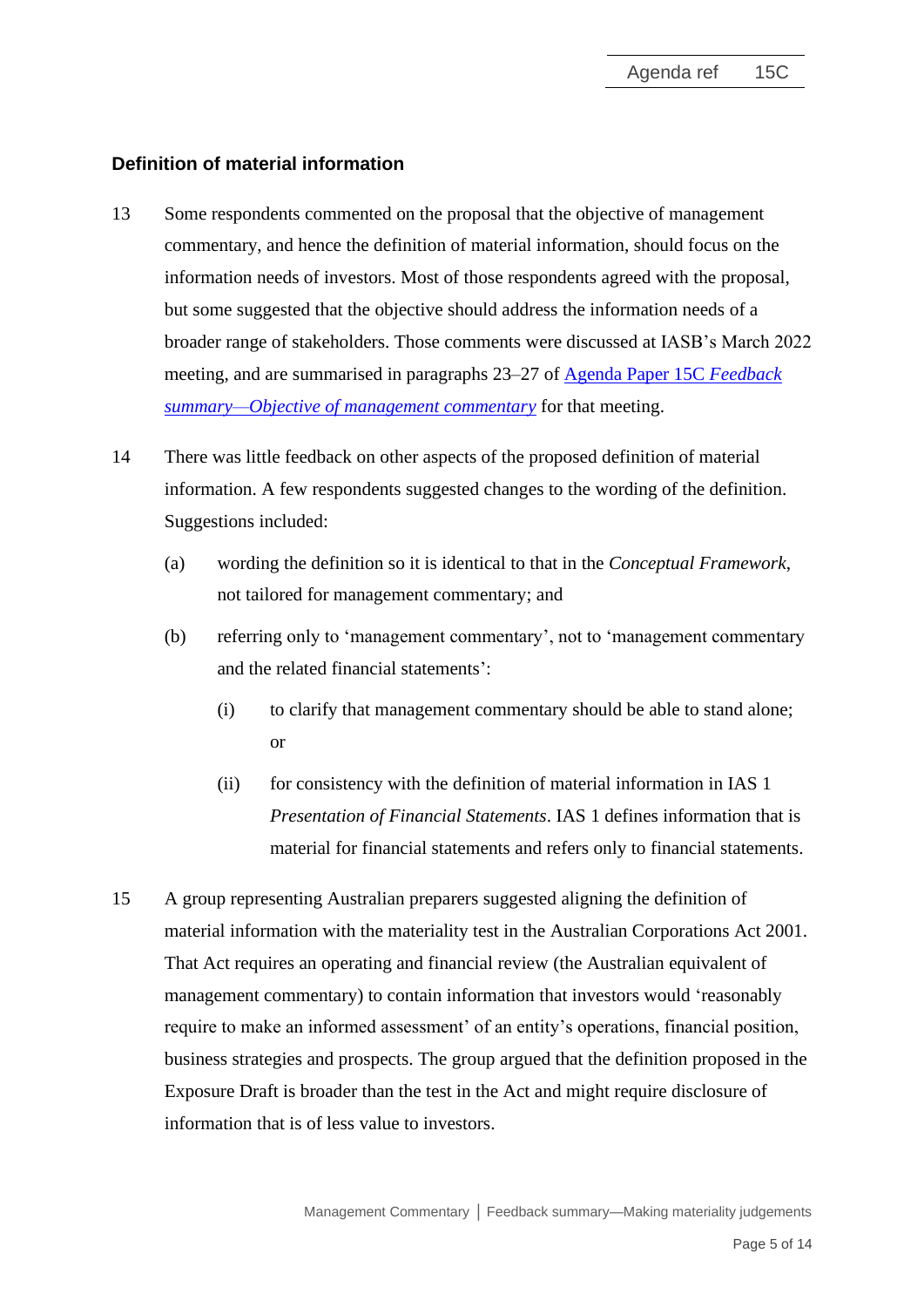# **Guidance on making materiality judgements**

#### *General feedback*

#### *Overall views*

<span id="page-5-0"></span>16 Many respondents commented on the proposed guidance on making materiality judgements. Most of those respondents expressed broad support for the guidance or questioned only specific aspects of it (see paragraphs [25–](#page-8-0)[33\)](#page-12-0).

> We view this Chapter as a helpful explanation of how materiality judgements might be made. *CL48 Australian Institute of Company Directors*

- 17 A standard-setter agreed that the guidance is important because the proposed objectives-based requirements do not explicitly identify the information to include in management commentary.
- <span id="page-5-2"></span><span id="page-5-1"></span>18 A few respondents expressing support for the guidance highlighted particular paragraphs that they supported. These paragraphs included:
	- (a) paragraph 12.4(b), which notes that an indication that information might be material is that it is derived from information management uses for managing the business;
	- (b) paragraph 12.5, which refers to types of information that management knows entities with similar activities commonly provide to investors;
	- (c) paragraph 12.8, which provides guidance on judging the materiality of information about possible future events that are not reflected in the financial statements and have uncertain outcomes; and
	- (d) paragraph 12.9, which reminds preparers of management commentary that materiality judgements need to be reassessed each reporting period: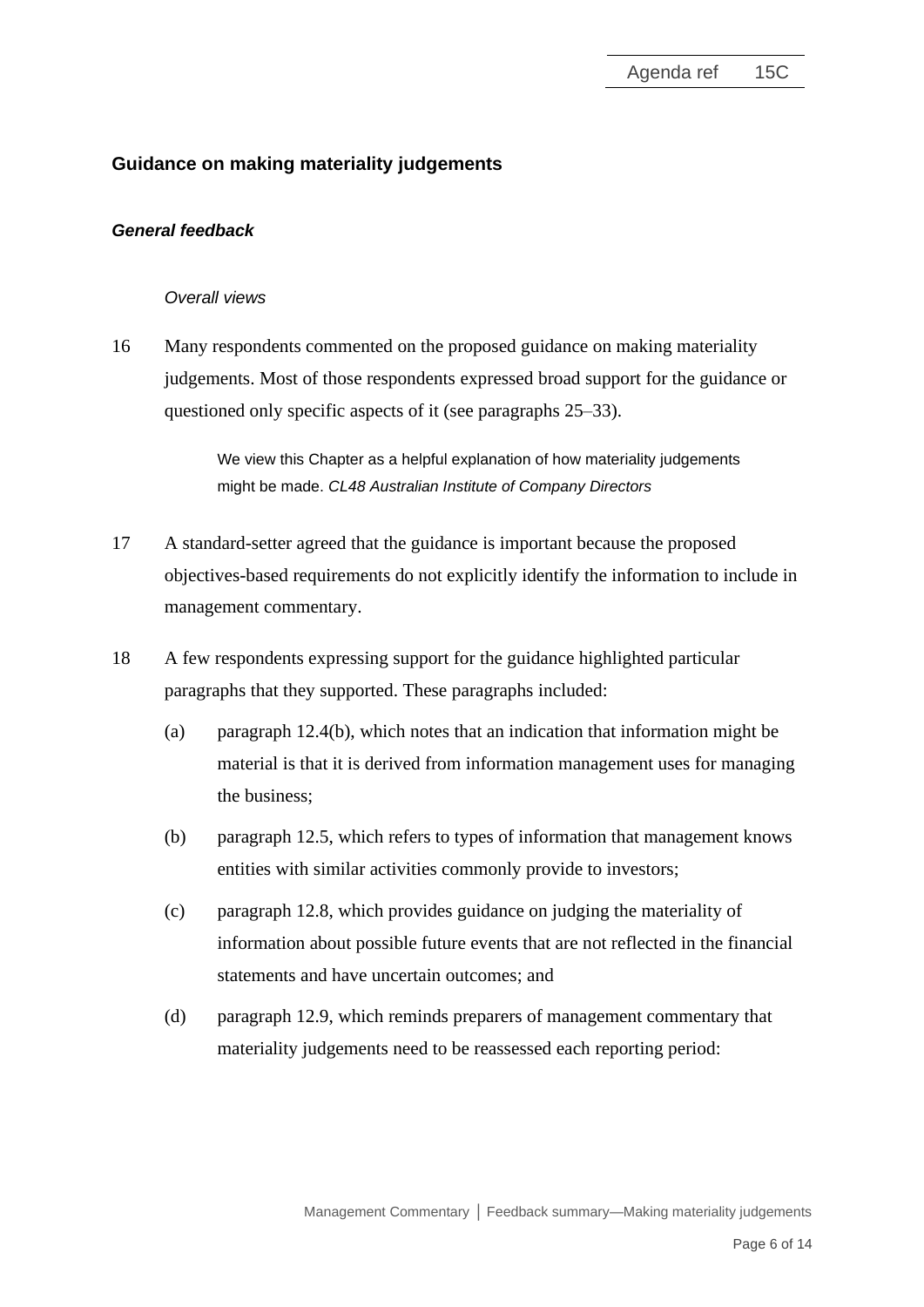Material issues for reporting to investors are interconnected with wider sustainability impacts. Due to the increasingly complex risks faced by entities, insights into other aspects of the entity's wider value chain and impacts have become essential in order to understand long-term resilience.

We therefore welcome the Board's proposal that materiality judgements need to be reassessed each reporting period (paragraph 12.9), as we agree that immaterial information may become material over time and vice versa (reflecting its dynamic nature). *CL68 Deloitte*

- 19 However, a few respondents disagreed that the Management Commentary Practice Statement should include any guidance on making materiality judgements:
	- (a) a standard-setter and accountancy body expressed a view that existing guidance in the Materiality Practice Statement and local regulations is well-understood and sufficient for most entities;
	- (b) the standard setter also suggested that any additional guidance viewed as necessary should be included in the Materiality Practice Statement (see paragraph [24\(c\)](#page-8-1) below); and
	- (c) a group representing preparers expressed a view that the additional guidance proposed in the Exposure Draft could make materiality judgements complicated.
- 20 An accountancy body suggested that consideration should also be given to materiality guidance in [SASB Standards](https://www.sasb.org/standards/) and in the Integrated International Reporting Council (now Value Reporting Foundation)'s International Integrated Reporting Framework [\(<IR> Framework\)](https://www.integratedreporting.org/wp-content/uploads/2021/01/InternationalIntegratedReportingFramework.pdf).

### *Processes and criteria applied in making materiality judgements*

21 A few respondents suggested also including in the Management Commentary Practice Statement guidance on the process management should follow in making materiality judgements. Respondents referred to the four-step process described in the Materiality Practice Statement and suggested the Management Commentary Practice Statement could describe a similar process, or cross-refer to Materiality Practice Statement.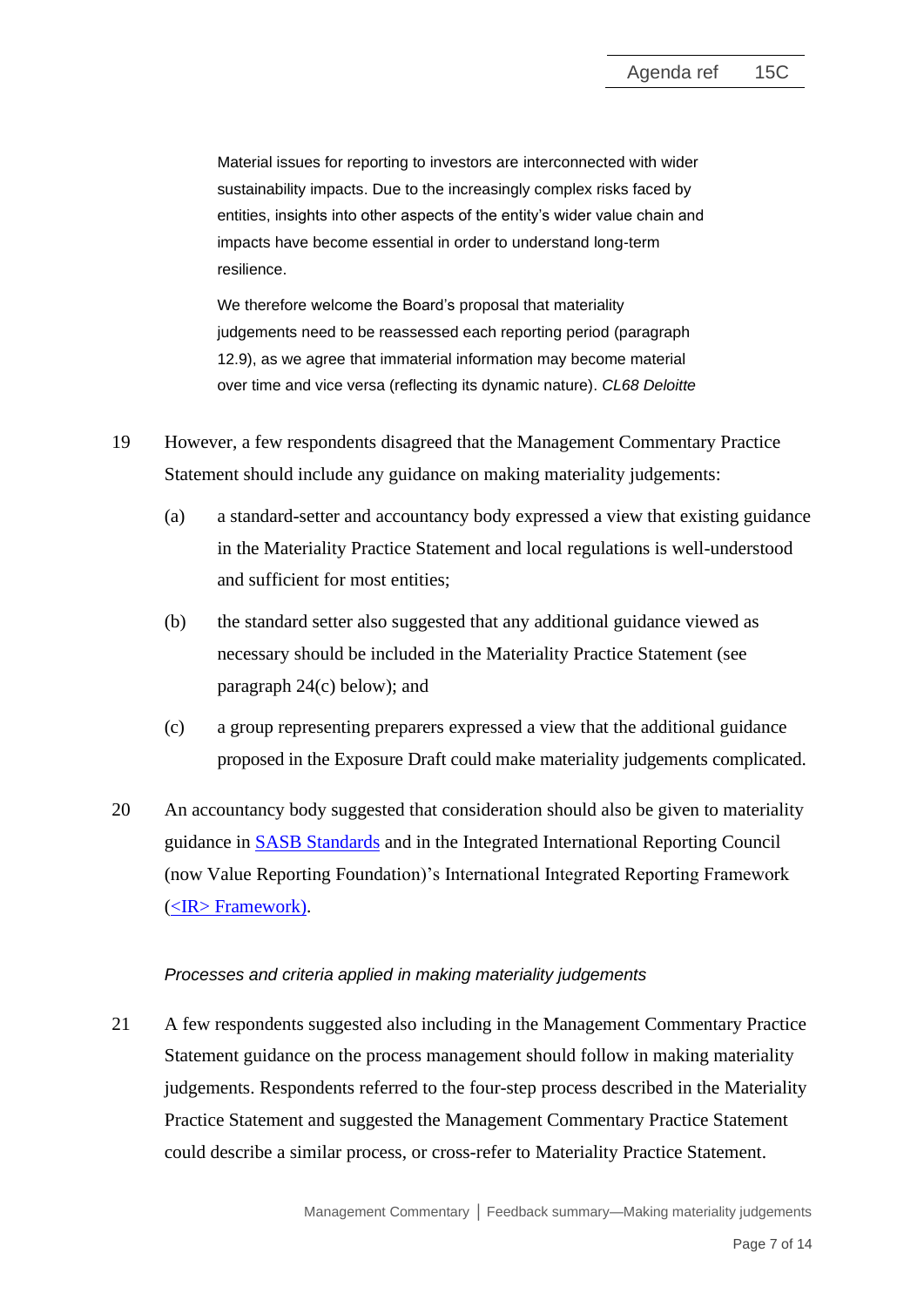22 A few standard-setters suggested requiring management commentary to disclose the process and criteria management has applied in making materiality judgements.

> Our integrated reporting experience is that the process of determining materiality is a critical disclosure as it shares insight on the completeness of the entity's process, and hence is significant information for investors and other users. *CL17 Integrated Reporting Committee of South Africa*

- 23 Suggestions included:
	- (a) requiring entities to name (industry- or topic-specific) frameworks or guidelines used in that process and explain methods used to quantify or evaluate matters and information about them;
	- (b) basing requirements on those in the  $\langle IR \rangle$  Framework; and
	- (c) requiring disclosure in the 'basis of preparation' section of the management commentary.

#### *Interaction with the Materiality Practice Statement*

- 24 Some respondents commented on the interaction between the Management Commentary Practice Statement and the Materiality Practice Statement. Respondents suggested that the IASB:
	- (a) clarify the relationship between the guidance in the Management Commentary Practice Statement and the guidance in the Materiality Practice Statement specifically how the two sets of guidance align, whether and how they differ and what additional considerations are needed for management commentary. Respondents who requested this clarification suggested it was needed because materiality judgements for management commentary will not be made in isolation—they will often be combined with those made for the financial statements.
	- (b) add to the proposed guidance on making materiality judgements in the Management Commentary Practice Statement a cross reference to the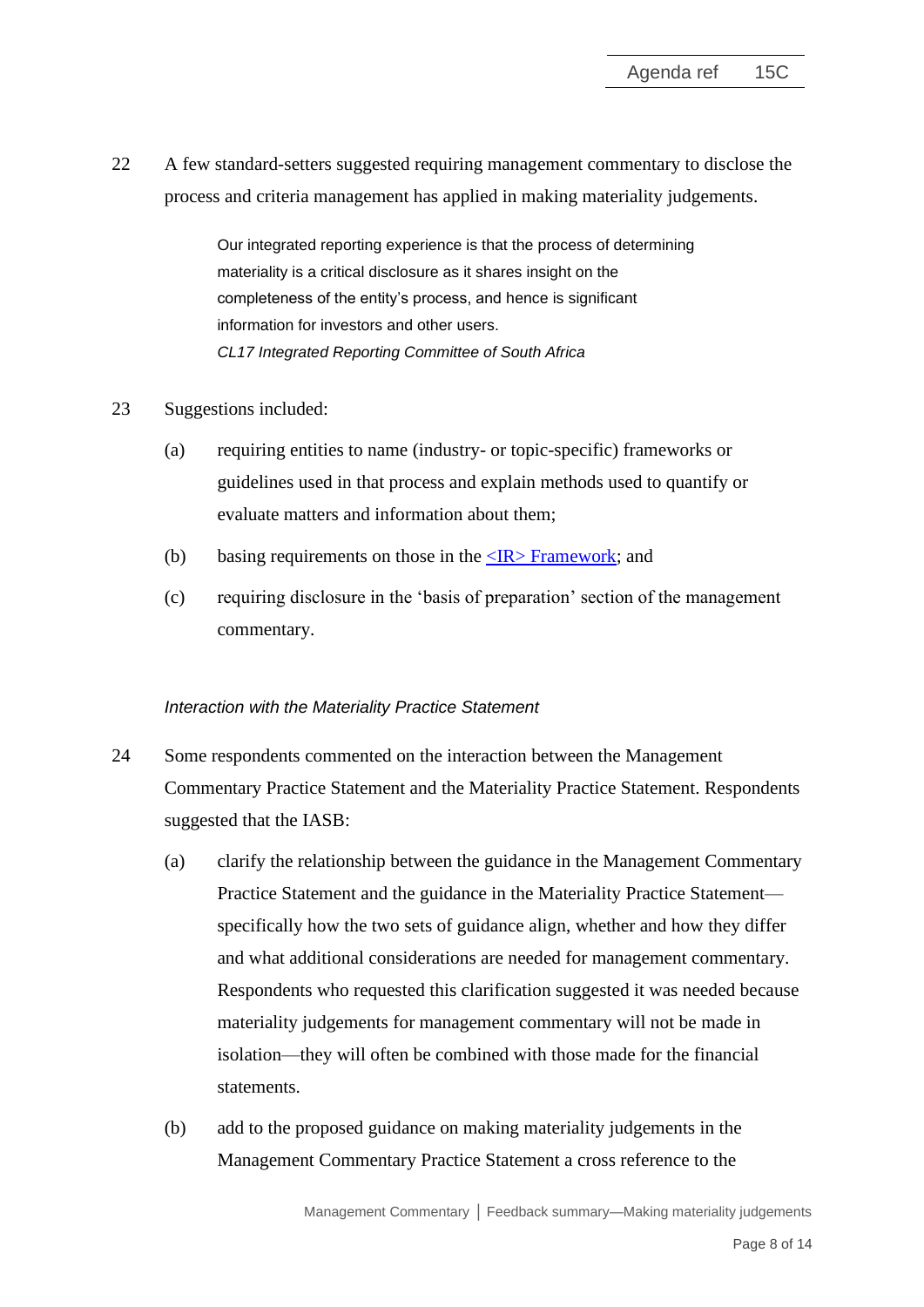Materiality Practice Statement (and eventually to materiality guidance in future IFRS Sustainability Disclosure Standards)—on the grounds that much of that guidance would apply to information in management commentary.

- <span id="page-8-1"></span>(c) locate guidance on making materiality judgements for management commentary in the Materiality Practice Statement instead of in the Management Commentary Practice Statement—on the grounds that materiality guidance would more accessible and easily understood if it were all located in one document.
- (d) include in the Management Commentary Practice Statement the guidance proposed in paragraph 12.8 of the Exposure Draft *without* also amending the Materiality Practice Statement (as described in paragraph [10\(b\)\)](#page-3-2)—because materiality in the context of information provided in financial statements is different from materiality in the context of information provided in management commentary.

#### *Feedback on specific aspects of the guidance*

<span id="page-8-0"></span>25 Some respondents commented on specific aspects of the proposed guidance—mainly guidance on topics not covered by the Materiality Practice Statement.

### *Information commonly provided by entities with similar activities*

- 26 A few respondents commented on the proposal in paragraph 12.5 that, to identify potentially material information, management would consider types of information that it holds and 'knows entities with similar activities commonly provide to investors':
	- (a) as noted in paragraph [18\(b\),](#page-5-1) a few respondents explicitly welcomed this guidance; but
	- (b) a few other respondents suggested omitting it on the grounds that: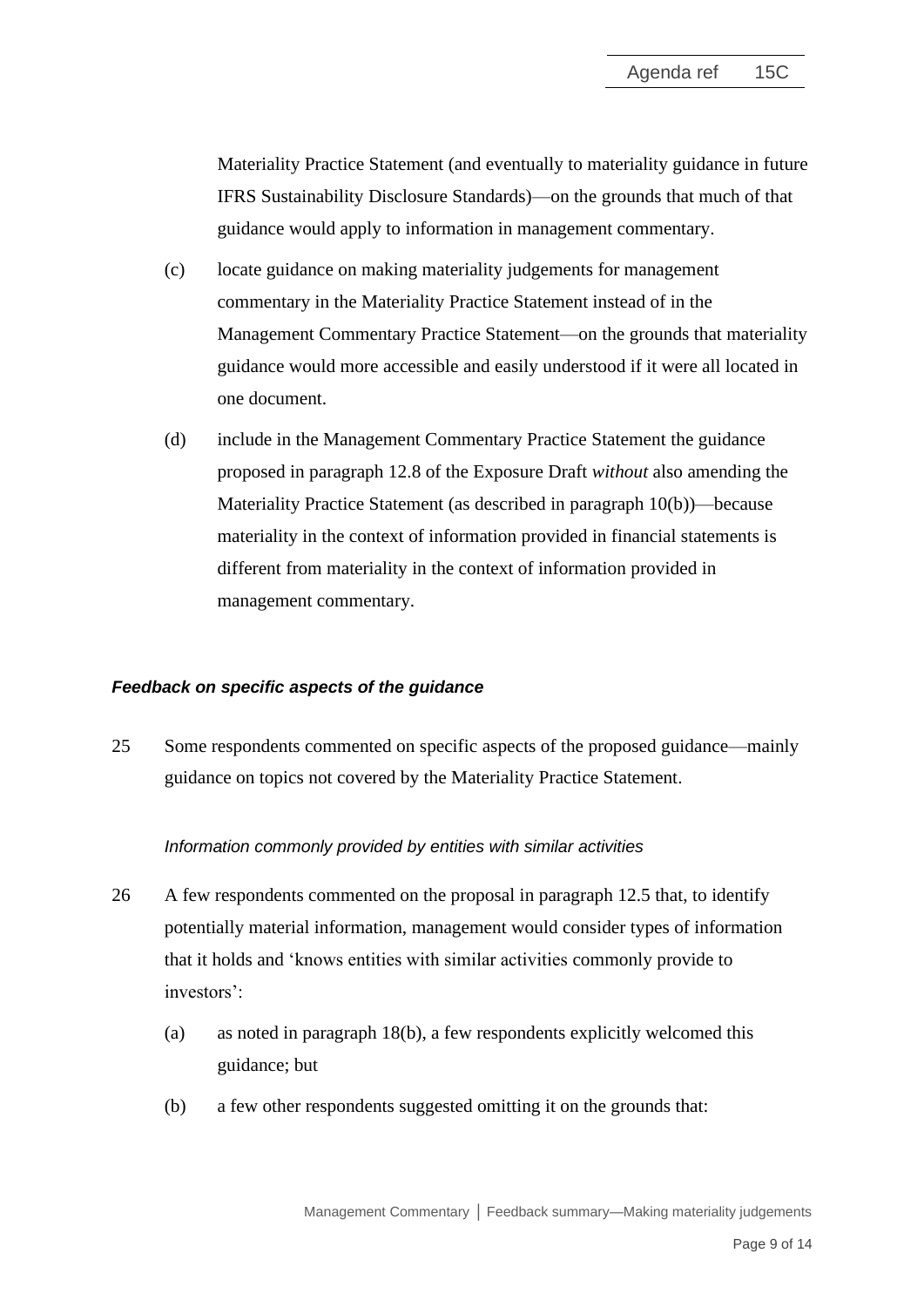- (i) it is inconsistent with the notion of materiality as an entity-specific attribute—management should be required to consider only matters that are key for the entity; or
- (ii) the guidance could be difficult to interpret (leading to enforcement challenges) and burdensome to apply. It raises a question about whether benchmarking is required.

Although we concede this kind of peer-comparison is quite common in practice and helpful for preparers, we have concerns on the wording of this paragraph. … the tone of the paragraph suggests a requirement for an entity's management to perform a peer review with regard to information provided in the peers' management commentary. We oppose such a requirement as it puts an undue burden on the entities in jurisdictions that have adopted the PS 1. *CL39 Accounting Standards Committee of Germany*

#### *Use of industry- or topic-specific requirements or guidelines*

- 27 A few respondents commented on the proposal in paragraph 12.6 that industry- or topic-specific requirements or guidelines could help management identify potentially material information:
	- (a) a group representing preparers suggested that the need to decide which requirements or guidelines to follow, and then to apply them, would place additional burdens on management; and
	- (b) the International Organization of Securities Commissions suggested that the Management Commentary Practice Statement should refer explicitly to IFRS Sustainability Disclosure Standards.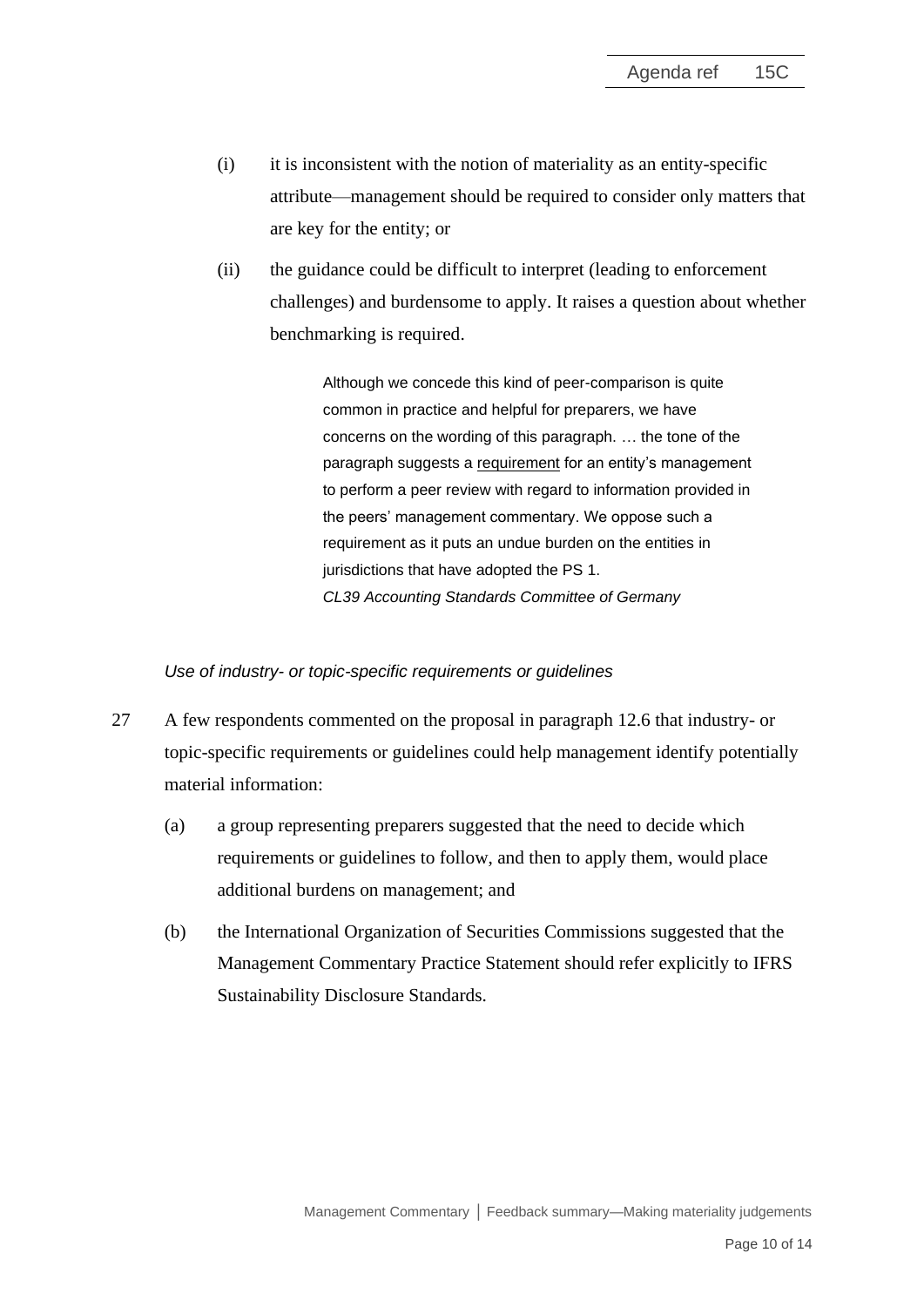*Information about possible future events with uncertain outcomes*

- 28 A few respondents commented on the proposed guidance in paragraph 12.8 on judging the materiality of information about possible future events that are not reflected in the financial statements and have uncertain outcomes:
	- (a) as noted in paragraph  $18(c)$ , a few respondents—including a regulator expressed explicit support for that guidance;
	- (b) an accountancy body suggested the guidance was too vague—further detail and illustrations would be helpful;
	- (c) a group representing preparers suggested adding the explanations and illustrations of nested and dynamic materiality described in paragraph [31](#page-12-1) below; and
	- (d) a standard-setter suggested that providing information about possible future events with uncertain outcomes would involve a level of forecasting that would be a significant extension of conventional financial reporting, which it said reinforced its view that the proposals should be field tested.

### *Aggregation*

- 29 A few respondents commented on proposed guidance in paragraphs 12.10–12.11 on factors to consider in judging how much to aggregate information:
	- (a) a few respondents suggested aligning the guidance with that in IAS 1 or that proposed in the IASB's Exposure Draft *[General Presentation and Disclosures](https://www.ifrs.org/content/dam/ifrs/project/primary-financial-statements/exposure-draft/ed-general-presentation-disclosures.pdf)*;
	- (b) a few respondents suggested adding more guidance or examples to illustrate the guidance, because adequate disaggregation is important when providing information about operations facing different economic conditions or with different business cycles, and judgement is required; and
	- (c) an accounting firm queried the suggestion that management commentary might need to disaggregate information provided in the financial statements: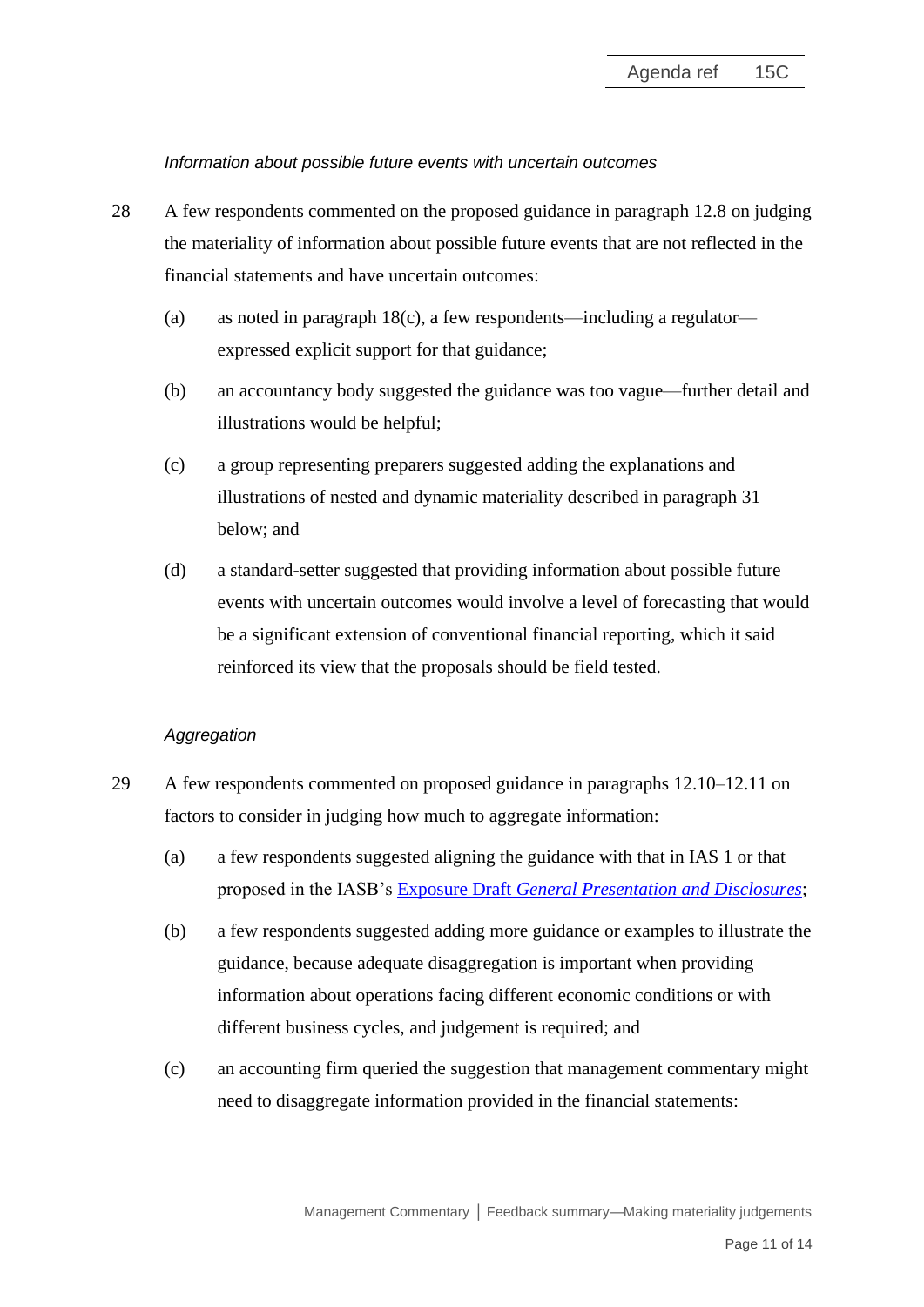We believe there should be consistency between paragraphs 12.10 and 12.11 and the aggregation/disaggregation guidance in IAS 1.29 through IAS 1.31. More specifically, we interpret paragraph 12.11(b) to suggest that a greater level of disaggregation is applied in communication to investors than in the financial statements and, therefore, more disaggregated information must be presented in the management commentary. This seems to raise a rather complex issue in terms of whether the financial statements are aligned with the requirements on aggregation in IFRS in the applicable fact pattern. We, therefore, encourage the Board to reconsider the consistency between the requirements in paragraph 12.11(b) and aggregation requirements in IFRS. *CL9 EY*

## *Guidance applied in judging the materiality of sustainability-related information*

- 30 An accounting firm suggested highlighting guidance that could be particularly important for judging the materiality of sustainability-related information. The firm referred to paragraph 12 of the [General Requirements for Disclosure of Sustainability](https://www.ifrs.org/content/dam/ifrs/groups/trwg/trwg-general-requirements-prototype.pdf)[related Financial Information Prototype](https://www.ifrs.org/content/dam/ifrs/groups/trwg/trwg-general-requirements-prototype.pdf)<sup>2</sup>), which:
	- (a) clarifies the need to apply a filter when identifying material information about an entity's impacts on society and the natural environment. Information would be material if the impacts could reasonably be expected to affect the entity's future cash flows.<sup>3</sup>
	- (b) observes that material information could include information about events that have a low likelihood of occurring but a high potential impact on the entity's future cash flows.<sup>4</sup>

<sup>&</sup>lt;sup>2</sup> Developed by the Technical Readiness Working Group, chaired by the IFRS Foundation, and published in November 2021 to provide recommendations to the International Sustainability Standards Board for consideration by that Board.

<sup>&</sup>lt;sup>3</sup> Paragraph 5.7(c) of the Exposure Draft proposes that management commentary should provide information that enables investors to understand the environmental and social impacts of the entity's activities *if those impacts have affected or could affect the entity's ability to create value and generate cash flows*, including in the long term. (Emphasis added)

<sup>4</sup> Covered in note (a) following paragraph 12.8 in the Exposure Draft.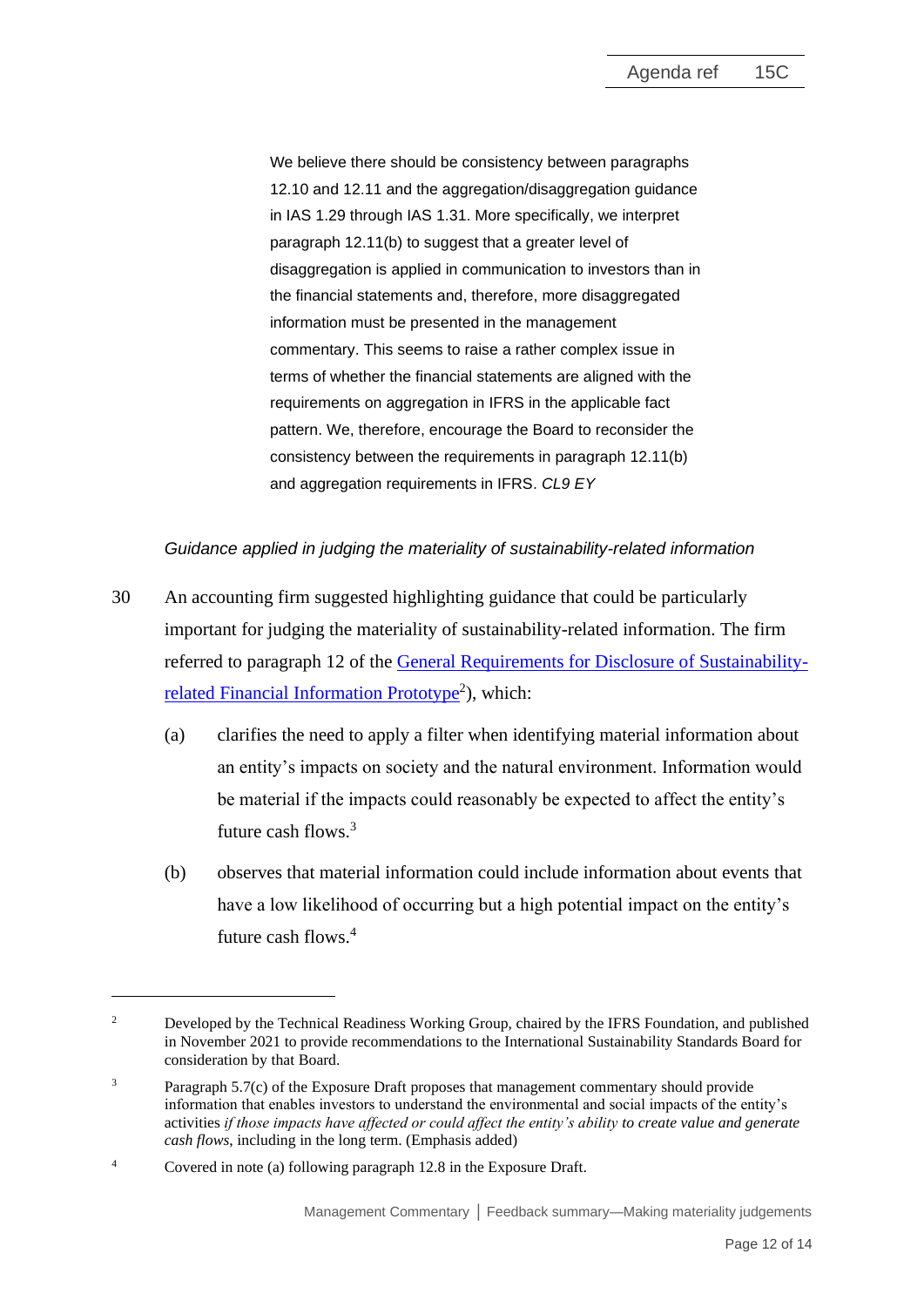<span id="page-12-1"></span>31 A group representing preparers suggested supplementing the proposed guidance on judging the materiality of information about possible future events with uncertain outcomes (paragraph 12.8 of the Exposure Draft) with the explanations and illustrations of nested and dynamic materiality from the paper *[Reporting on enterprise](https://29kjwb3armds2g3gi4lq2sx1-wpengine.netdna-ssl.com/wp-content/uploads/Reporting-on-enterprise-value_climate-prototype_Dec20.pdf)  [value: Illustrated with a prototype climate-related financial disclosure standard](https://29kjwb3armds2g3gi4lq2sx1-wpengine.netdna-ssl.com/wp-content/uploads/Reporting-on-enterprise-value_climate-prototype_Dec20.pdf)*. 5

## **Note on terminology—nested and dynamic materiality**

The paper *Reporting on enterprise value: Illustrated with a climate-related financial disclosure standard* refers to three 'nested' lenses of reporting on sustainability-related matters:

- o matters reflected in the entity's financial statements;
- o matters likely to influence enterprise value; and
- o a broader range of matters relating to the impact of the entity's activities.

The paper uses the concept of 'dynamic materiality' to refer to the movement of sustainability-related matters between those lenses over time.

### *Other comments*

- 32 A standard-setter questioned the statement in the Basis for Conclusions that materiality is an attribute of information, not an attribute of matters. The standard-setter noted that recently-issued amendments to IAS 1 *Presentation of Financial Statements* refer to 'material transactions, other events or conditions'.
- <span id="page-12-0"></span>33 A few preparers suggested adding more guidance on the quantitative aspects of materiality assessments—for example, on judging when a metric is material. One preparer noted that the absence of quantitative thresholds means that management has to exercise judgement, which leads to diversity in practice.

<sup>5</sup> Co-authored by the Carbon Disclosure Project (CDP), the Climate Disclosure Standards Board (CDSB), the Global Reporting Initiative (GRI), the International Integrated Reporting Council (IIRC) and the Sustainability Accounting Standards Board (SASB), and published in December 2020.